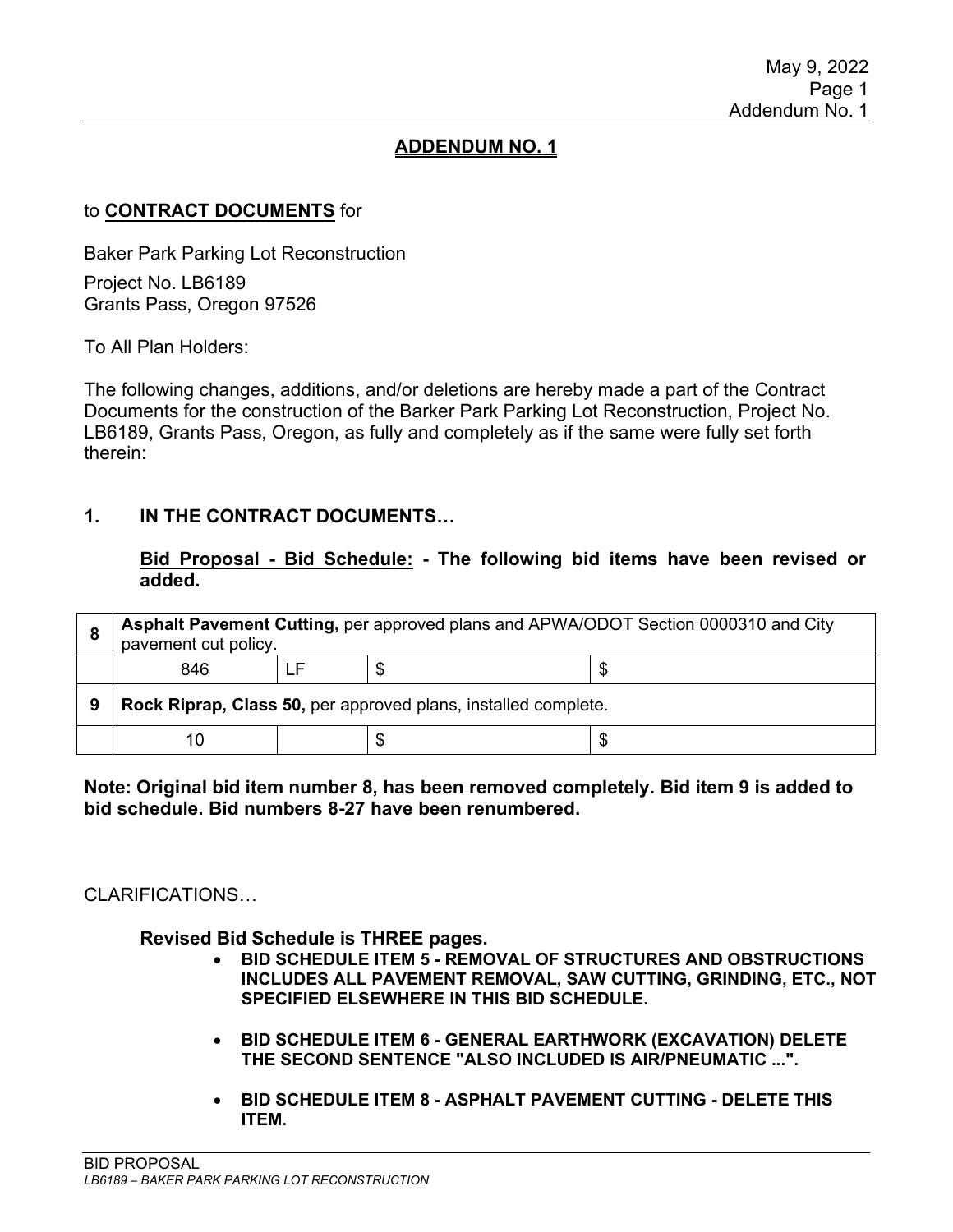- **BID SCHEDULE ITEM 10 - INSTALL NEW WATER QUALITY FEATURE INCLUDES THE CONSTRUCTION OF THE BIOSWALE IN ITS ENTIRETY IN CONFORMANCE WITH APWA/ODOT SEC. 1030 AND 1040, AND INCLUDES THREE ALTERNATE PLANTING SCHEDULES AS SPECIFIED ON SHEET 5 OF 7, TABLE A-1.**
- **BID SCHEDULE ITEM 13 - ASPHALT PAVEMENT PATCH INCLUDES OTHER METHODS OF PAVEMENT REMOVAL, INCLUDING GRINDING**
- **THE CONTRACTOR IS NOT REQUIRED TO SUBMIT A SITE SPECIFIC POLLUTION CONTROL PLAN, BUT THE CONTRACTOR SHALL PERFORM ALL OTHER REQUIREMENTS OF APWA/ODOT SECTION 290. THIS WORK IS CONSIDERED INCIDENTAL TO THE PROJECT.**
- **ADD ITEM: ROCK RIPRAP, CLASS 50, 10 TONS, INSTALLED COMPLETE**
- **SEE BELOW FOR ATTACHED SAMPLE OF ARCHEOLOGICAL INADVERTANT DISCOVERY PLAN (IDP).**

**ATTACHED ARE THE FOLLOWING:**

- **REVISED PAGES OF THE BID SCHEDULE (3 PAGES)**
- PLEASE NOTE THAT BID ITEMS HAVE BEEN **REVISED, AND THE ITEMS 8- 27 HAVE BEEN RENUMBERED**

# **PLEASE USE THESE REPLACEMENT PAGES WHEN SUBMITTING YOUR BID.**

All Bidders shall acknowledge receipt and acceptance of this Addendum No. 1 by signing in the space provided and submitting the signed Addendum with the bid. Bids submitted without this Addendum will be considered irregular and may not be accepted.

RECEIPT OF THIS ADDENDUM IS ACKNOWLEDGED AND CONDITIONS ARE HEREBY

AGREED TO THIS DAY OF 2022.

BY:

Bidder's Name (Company) (Signature)

# **END OF ADDENDUM NO. 1**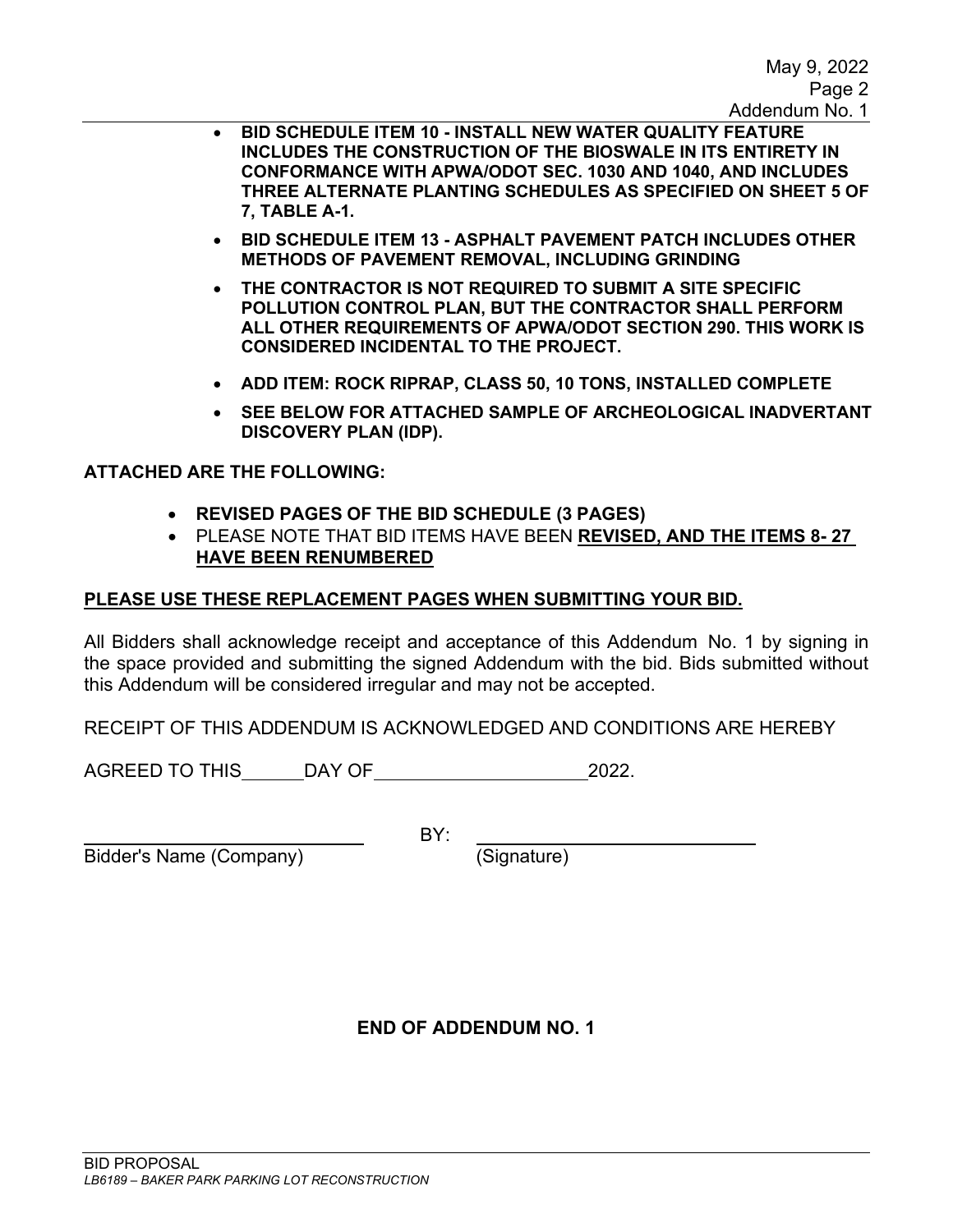# **BID SCHEDULE Baker Park Parking Lot Reconstruction LB6189**

|              |                                                                                                                                                                                                                                                                                                          |           |                                                                                                                                                                                                   | <b>PART 00200 - TEMPORARY FEATURES AND APPURTENANCES</b> |  |  |  |  |  |
|--------------|----------------------------------------------------------------------------------------------------------------------------------------------------------------------------------------------------------------------------------------------------------------------------------------------------------|-----------|---------------------------------------------------------------------------------------------------------------------------------------------------------------------------------------------------|----------------------------------------------------------|--|--|--|--|--|
| <b>Item</b>  | Quantit                                                                                                                                                                                                                                                                                                  | Unit      | Unit Price (Fig.)                                                                                                                                                                                 | <b>Extended Amount</b>                                   |  |  |  |  |  |
| 1            | Mobilization, move in of equipment and materials per APWA/ODOT Sec.<br>00210, complete.                                                                                                                                                                                                                  |           |                                                                                                                                                                                                   |                                                          |  |  |  |  |  |
|              |                                                                                                                                                                                                                                                                                                          | LS        | \$                                                                                                                                                                                                | \$                                                       |  |  |  |  |  |
| $\mathbf{2}$ | Work Zone Traffic Control, includes TCD, TCM and TCP per approved<br>plans, M.U.T.C.D., and APWA/ODOT Sec. 00225 and 00225.90 (b),<br>complete.                                                                                                                                                          |           |                                                                                                                                                                                                   |                                                          |  |  |  |  |  |
|              | 1                                                                                                                                                                                                                                                                                                        | <b>LS</b> | \$                                                                                                                                                                                                | \$                                                       |  |  |  |  |  |
| 3            | <b>Erosion &amp; Sediment Control, per approved plans and APWA/ODOT</b><br>Sec. 00280.00 Inlet Protection, Dust Control, Sediment Fence, Biofilter<br>Bags, installed complete.                                                                                                                          |           |                                                                                                                                                                                                   |                                                          |  |  |  |  |  |
|              |                                                                                                                                                                                                                                                                                                          | LS        | \$                                                                                                                                                                                                | \$                                                       |  |  |  |  |  |
| 4            | Construction Staking, lay out and set construction stakes and marks to<br>establish the lines, grades, and slopes necessary for project completion,<br>per Special Provisions Sec. 00150.15 (c).                                                                                                         |           |                                                                                                                                                                                                   |                                                          |  |  |  |  |  |
|              | 1                                                                                                                                                                                                                                                                                                        | LS        | \$                                                                                                                                                                                                | \$                                                       |  |  |  |  |  |
|              | PART 00300 - ROADWORK                                                                                                                                                                                                                                                                                    |           |                                                                                                                                                                                                   |                                                          |  |  |  |  |  |
| 5            | Removal of Structures and Obstructions, includes removal and proper<br>disposal of trees, stumps, existing pipe, AC, curb & gutter and sidewalk<br>and saw cutting or other methods of cutting pavement, per approved<br>plans and APWA/ODOT Sec. 00310.and 00291.20(c), (Hazardous<br>Waste), complete. |           |                                                                                                                                                                                                   |                                                          |  |  |  |  |  |
|              |                                                                                                                                                                                                                                                                                                          |           |                                                                                                                                                                                                   |                                                          |  |  |  |  |  |
|              | 1                                                                                                                                                                                                                                                                                                        | LS        | \$                                                                                                                                                                                                | \$                                                       |  |  |  |  |  |
| 6            | Section 00330                                                                                                                                                                                                                                                                                            |           | General Earthwork (Excavation), per approved plans and APWA/ODOT                                                                                                                                  |                                                          |  |  |  |  |  |
|              | 1                                                                                                                                                                                                                                                                                                        | <b>LS</b> | \$                                                                                                                                                                                                | \$                                                       |  |  |  |  |  |
| 7            |                                                                                                                                                                                                                                                                                                          |           | Subgrade Geotextile, per approved plans and APWA/ODOT Sec.<br>00350. Installed, complete.                                                                                                         |                                                          |  |  |  |  |  |
|              | 468                                                                                                                                                                                                                                                                                                      | SY        | \$                                                                                                                                                                                                | \$                                                       |  |  |  |  |  |
|              |                                                                                                                                                                                                                                                                                                          |           | <b>PART 00400 - DRAINAGE AND SEWERS</b>                                                                                                                                                           |                                                          |  |  |  |  |  |
| 8            |                                                                                                                                                                                                                                                                                                          |           | Install 8" Storm Drain Pipe, PVC 3034, per approved plans and<br>APWA/ODOT Sec. 00445. Includes trench excavation, bedding and<br>compacted backfill per APWA/ODOT Sec.00405, installed complete. |                                                          |  |  |  |  |  |
|              | 5                                                                                                                                                                                                                                                                                                        | LF        | \$                                                                                                                                                                                                | \$                                                       |  |  |  |  |  |
| 9            |                                                                                                                                                                                                                                                                                                          |           | Rock Riprap, Class 50, per approved plans, installed complete.                                                                                                                                    |                                                          |  |  |  |  |  |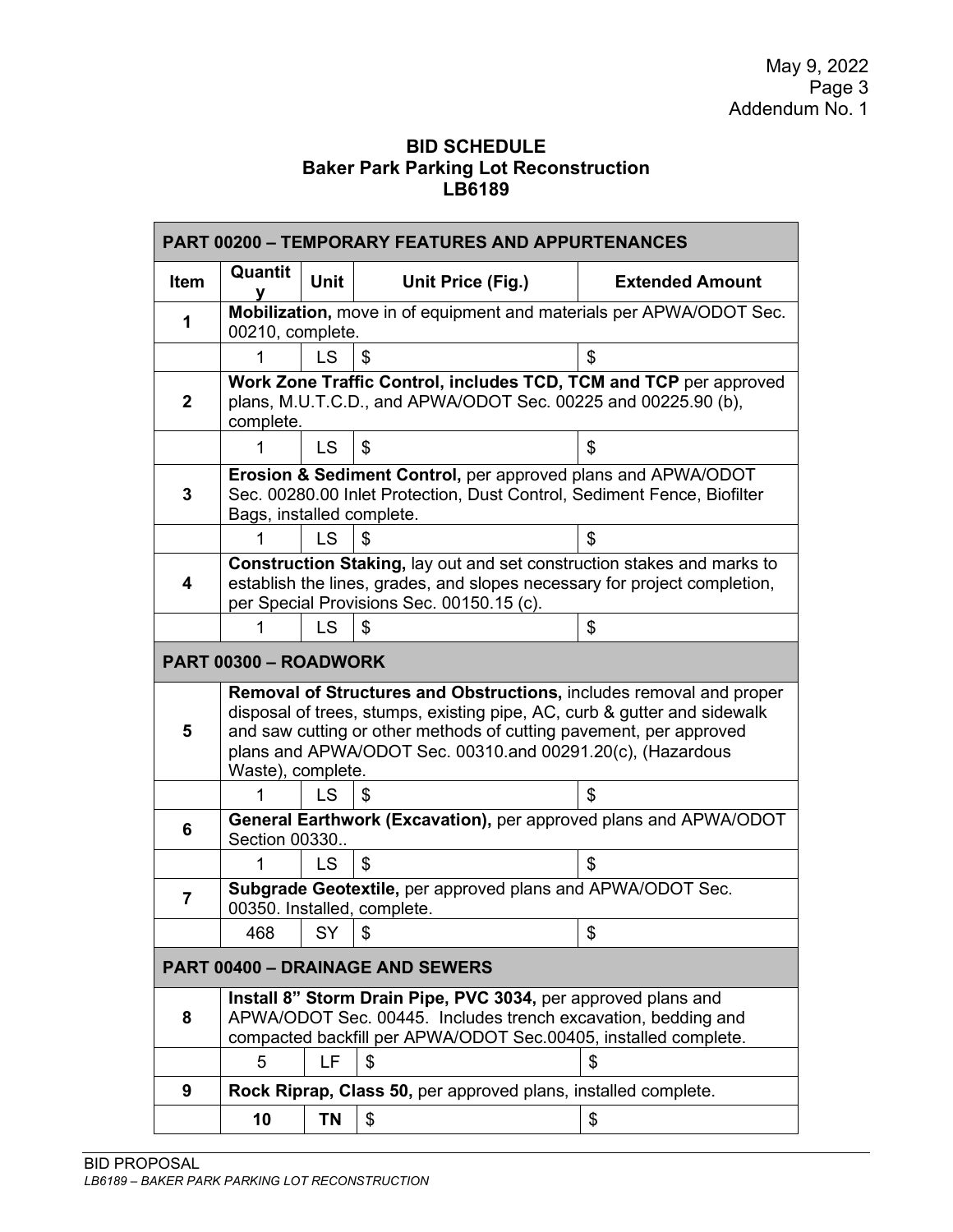| Install New Water Quality Feature, per approved plans, and APWA/ODOT<br>10 |                                                                                                                                                |           |                                                                            |    |  |  |  |
|----------------------------------------------------------------------------|------------------------------------------------------------------------------------------------------------------------------------------------|-----------|----------------------------------------------------------------------------|----|--|--|--|
|                                                                            |                                                                                                                                                |           | Sec. 00445. Installed complete.                                            |    |  |  |  |
|                                                                            |                                                                                                                                                | ı s       |                                                                            | S  |  |  |  |
| 11                                                                         | Catch Basin, per approved plans and APWA/ODOT Sec. 00470. Includes<br>excavation, backfill and all pipe connections. Installed complete.       |           |                                                                            |    |  |  |  |
|                                                                            |                                                                                                                                                |           |                                                                            |    |  |  |  |
|                                                                            | EА<br>\$<br>S                                                                                                                                  |           |                                                                            |    |  |  |  |
|                                                                            | <b>PART 00600 - BASES</b>                                                                                                                      |           |                                                                            |    |  |  |  |
| 12                                                                         | Aggregate Base Course, Varying thickness of 3/4"-0 aggregate, compacted<br>in place, per approved plans and APWA/ODOT Section 00640, 00641 and |           |                                                                            |    |  |  |  |
|                                                                            |                                                                                                                                                |           | 02630. Installed complete for roadway construction.                        |    |  |  |  |
|                                                                            | 193                                                                                                                                            | <b>TN</b> |                                                                            | \$ |  |  |  |
|                                                                            |                                                                                                                                                |           |                                                                            |    |  |  |  |
| <b>PART 00700 - WEARING SURFACES</b>                                       |                                                                                                                                                |           |                                                                            |    |  |  |  |
|                                                                            |                                                                                                                                                |           | Asphalt Pavement Patch, 1/2" dense, Level 2 mix, 3" compacted thickness,   |    |  |  |  |
| 13                                                                         |                                                                                                                                                |           | per APWA/ODOT Section 00744. Includes sawcutting, pavement removal,        |    |  |  |  |
|                                                                            | complete.                                                                                                                                      |           | excavation, base rock, any minor valve or manhole adjustments. Installed   |    |  |  |  |
|                                                                            | 90                                                                                                                                             | <b>TN</b> | \$                                                                         | \$ |  |  |  |
|                                                                            |                                                                                                                                                |           | Concrete Curb, Type "C" (Match Existing), per approved plans, GP700        |    |  |  |  |
| 14                                                                         |                                                                                                                                                |           | and APWA/ODOT Sec. 00759. Includes sawcutting, curb removal, curb          |    |  |  |  |
|                                                                            |                                                                                                                                                |           | openings per detail, excavation, base rock, installed complete.            |    |  |  |  |
|                                                                            | 204                                                                                                                                            | LF        |                                                                            |    |  |  |  |
|                                                                            |                                                                                                                                                |           | Concrete Sidewalk Ramp with Truncated Domes (Yellow), per approved         |    |  |  |  |
| 15                                                                         |                                                                                                                                                |           | plans, GP756 and APWA/ODOT Section 00759, (ERD755). Includes               |    |  |  |  |
|                                                                            |                                                                                                                                                |           | excavation, base rock, concrete flatwork, truncated domes, extra thickness |    |  |  |  |
|                                                                            |                                                                                                                                                |           | and rebar per plans, installed complete.                                   |    |  |  |  |
|                                                                            | 233                                                                                                                                            | <b>SF</b> | \$                                                                         | \$ |  |  |  |
| 16                                                                         |                                                                                                                                                |           | <b>Concrete Sidewalk, per approved plans and APWA/ODOT Sec. 00759.</b>     |    |  |  |  |
|                                                                            | Includes excavation, base rock, installed complete.                                                                                            |           |                                                                            |    |  |  |  |
|                                                                            | 155                                                                                                                                            | <b>SF</b> | \$                                                                         | \$ |  |  |  |
|                                                                            | Concrete Curb and Gutter, Type "A", per approved plans, GP700 and                                                                              |           |                                                                            |    |  |  |  |
| 17                                                                         |                                                                                                                                                |           | APWA/ODOT Sec. 00759. Includes excavation, base rock, installed            |    |  |  |  |
|                                                                            | complete.                                                                                                                                      |           |                                                                            |    |  |  |  |
|                                                                            | 146                                                                                                                                            | LF        | \$                                                                         | \$ |  |  |  |
| 18                                                                         | Seal Coat Asphalt Parking Lot, per approved plans, APWA/ODOT Sec.<br>00706, installed, complete.                                               |           |                                                                            |    |  |  |  |
|                                                                            | 40,125                                                                                                                                         | <b>SF</b> | \$                                                                         | \$ |  |  |  |
|                                                                            |                                                                                                                                                |           | <b>PART 00800 - PERMANENT TRAFFIC SAFETY AND GUIDANCE SYSTEM</b>           |    |  |  |  |
|                                                                            |                                                                                                                                                |           | 4" White Striping, sprayed, surface, non-profiled. Per TM500 (W),          |    |  |  |  |
| 19                                                                         |                                                                                                                                                |           | approved plans, and APWA/ODOT Sec. 00865. Installed, complete.             |    |  |  |  |
|                                                                            | 1,370                                                                                                                                          | LF        |                                                                            |    |  |  |  |
|                                                                            |                                                                                                                                                |           | 12" White Striping, sprayed, surface, non-profiled. Per TM503 (S),         |    |  |  |  |
| 20                                                                         | approved plans, and APWA/ODOT Sec. 00865. Installed, complete.                                                                                 |           |                                                                            |    |  |  |  |
|                                                                            | 30                                                                                                                                             | LF        | \$                                                                         | \$ |  |  |  |